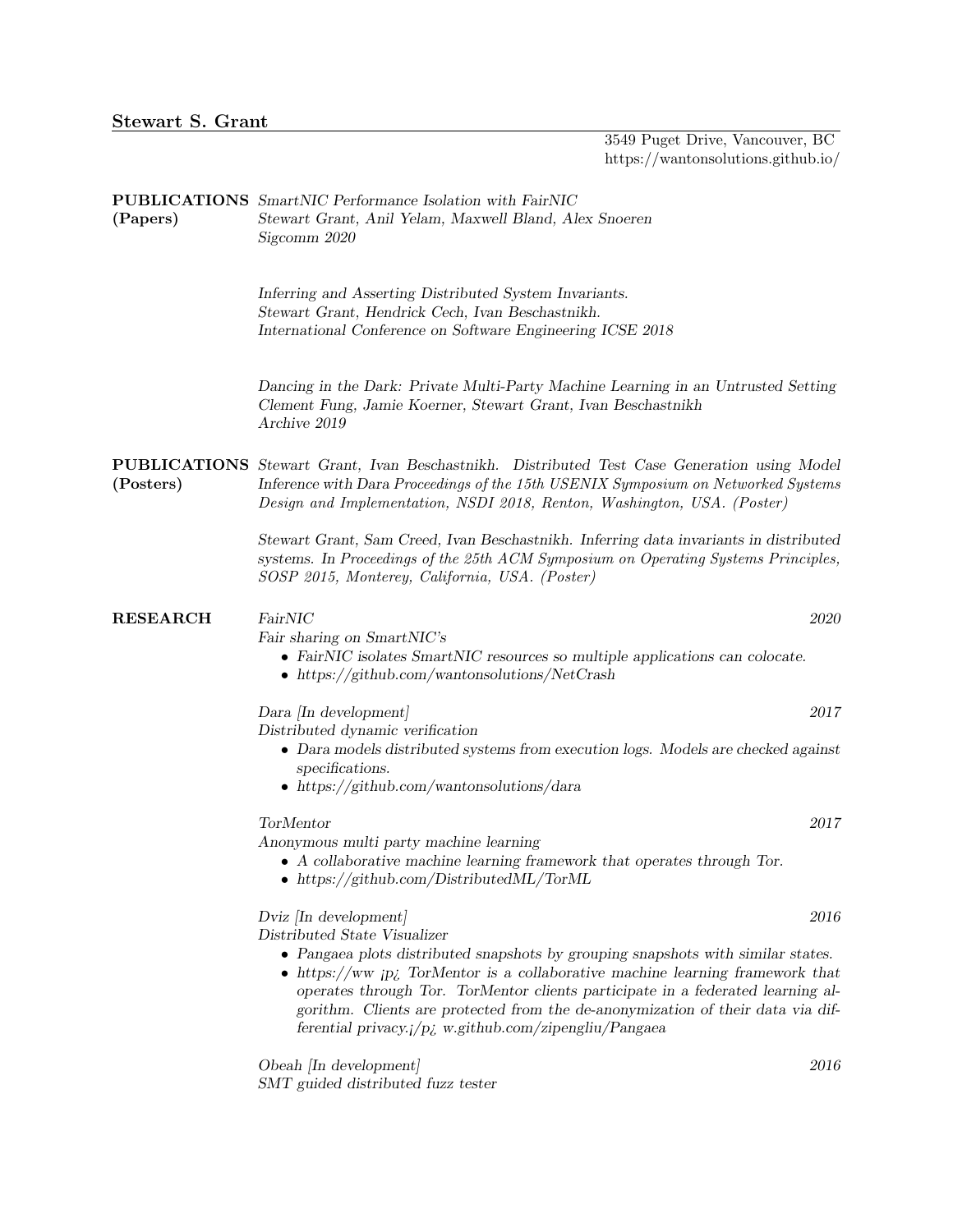- Obeah fuzzes systems by modifying messages specifically to trigger unusual control flow.
- https://www.github.com/wantonsolutions/obeah

## Dinv 2015-2017

Distributed System Invariant Detector

- Developed novel distributed state merging algorithms, and automatic instrumentation techniques.
- https://bitbucket.org/bestchai/dinv

Distributed System Documenter

- Dovid automatically generated documentation for distributed systems.
- Documentation includes descriptions of variables affected, and affecting network traffic, and network communication points.
- https://bitbucket.org/wantonsolutions/Dovid

## Repograms 2015

Code Repository Visualization, and Comparison Tool

- Developed three analysis metrics, providing proximate development time for researches unfamiliar with the tool.
- http://repograms.net

All research mentored by Dr.Ivan Beschastnikh

| <b>EDUCATION</b>  | PhD, Computer Science<br>University of California San Diego<br>Expected 2024                                                               |           |
|-------------------|--------------------------------------------------------------------------------------------------------------------------------------------|-----------|
|                   | MSc, Computer Science<br>University of British Colombia, Vancouver, BC                                                                     | 2018      |
|                   | Bachelors of Science, Computer Science<br>University of British Colombia, Vancouver, BC                                                    | 2016      |
|                   | Associate of Science, Computer Science<br>Langara College, Vancouver, BC                                                                   | 2011-2013 |
| <b>EMPLOYMENT</b> | Research Intern<br>INRIA Rennes 1, ASAP (As scalable as possible)<br>• Built a framework for model checking distributed, from runtime logs | 2017      |
|                   | Research Assistant<br>University of British Columbia, Under Ivan Beschastnikh<br>• Oversaw various research projects                       | 2017      |
|                   | Undergraduate Research Assistant<br>University of British Columbia, Department of Computer Science                                         | 2015-2016 |

## Dovid 2015-2016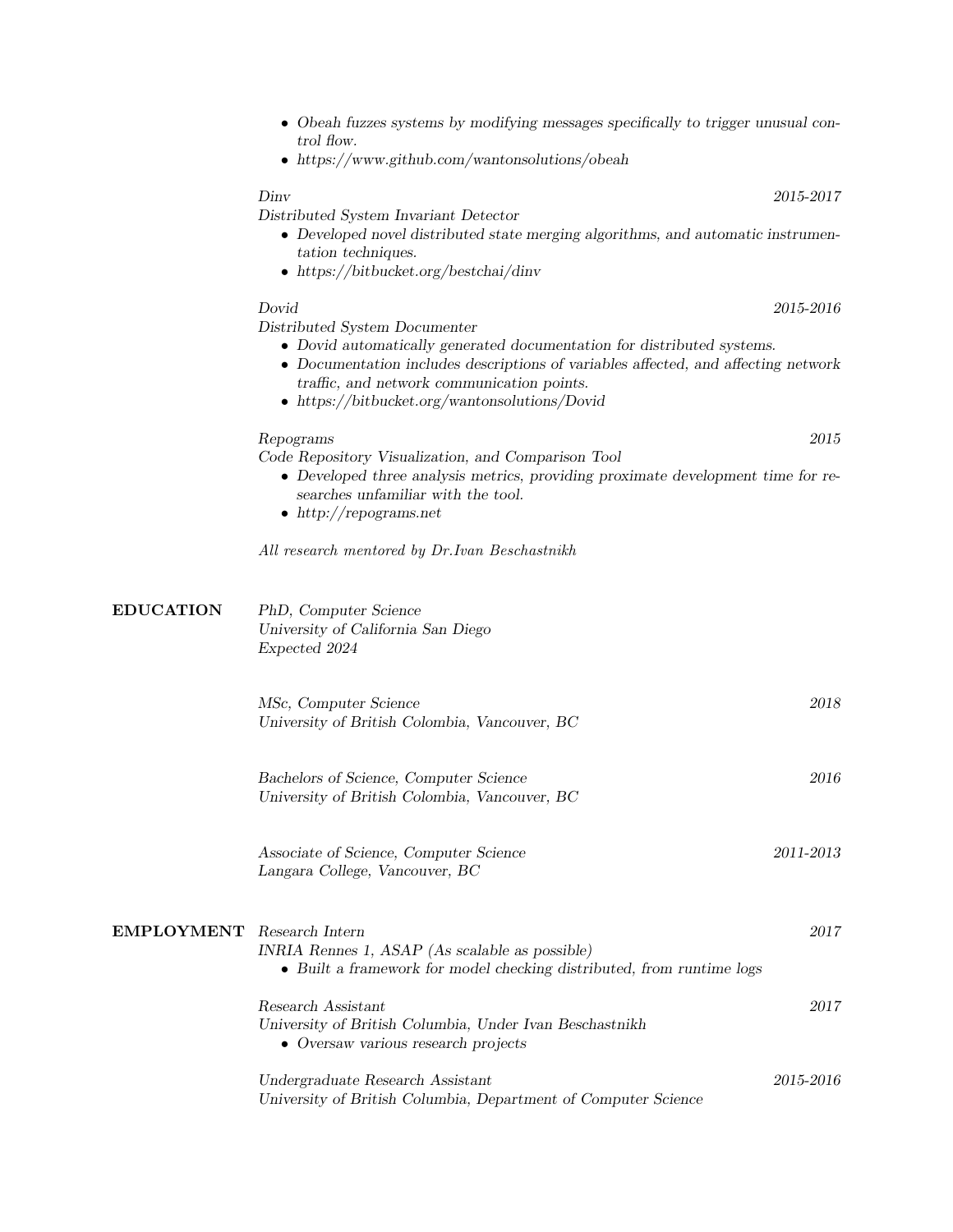|                                  | • Designed and developed Diny, a tool for checking data invariants in distributed<br>system.                                                                                                                                                                                                                                                                                                         |             |
|----------------------------------|------------------------------------------------------------------------------------------------------------------------------------------------------------------------------------------------------------------------------------------------------------------------------------------------------------------------------------------------------------------------------------------------------|-------------|
|                                  | Teaching Assistant<br>University of British Columbia, Department of Computer Science                                                                                                                                                                                                                                                                                                                 | 2015-2016   |
|                                  | • One semester TA in distributed systems $416$                                                                                                                                                                                                                                                                                                                                                       | 2017        |
|                                  | • Three semester TA in software engineering $310$                                                                                                                                                                                                                                                                                                                                                    | 2015-2016   |
|                                  | Lab Assignment Author                                                                                                                                                                                                                                                                                                                                                                                | 2013        |
|                                  | Langara College Computer Science Department<br>• Developed lab assignments for Object Oriented Programming, and introduction<br>to assembly, CPSC 1181, and 2180 respectively.                                                                                                                                                                                                                       |             |
| <b>AWARDS</b>                    | NSERC USRA Award                                                                                                                                                                                                                                                                                                                                                                                     | 2016        |
|                                  | Rick Sample Summer Internship                                                                                                                                                                                                                                                                                                                                                                        | 2015        |
|                                  | Science Undergraduate Research Experience Award                                                                                                                                                                                                                                                                                                                                                      | 2015        |
| <b>VOLUNTEER</b>                 | Conference Volunteering<br>$\bullet$ Student Voulenteer SPLASH 2017                                                                                                                                                                                                                                                                                                                                  | 2017        |
|                                  | Reviewing<br>$\bullet$ ACM CHI 2018                                                                                                                                                                                                                                                                                                                                                                  | 2017        |
|                                  | • Journal of Systems and Software                                                                                                                                                                                                                                                                                                                                                                    |             |
|                                  | Computer Science Student Society Officer<br>• Assisted with fund raisers, and event organization                                                                                                                                                                                                                                                                                                     | 2015        |
|                                  | • Volunteered with treasury for money counts                                                                                                                                                                                                                                                                                                                                                         |             |
|                                  | OWL (Orphaned Wildlife Foundation)<br>• Assisted in the rehabilitation, and ongoing care of injured birds of prey                                                                                                                                                                                                                                                                                    | 2007 - 2008 |
| <b>COMPUTER</b><br><b>SKILLS</b> | Programming Languages: Go, C, Bash, JavaScript, Java<br>Operating System: Linux, Windows<br>Text Manipulation: Vim, Git, L <sup>4</sup> T <sub>F</sub> X                                                                                                                                                                                                                                             |             |
|                                  |                                                                                                                                                                                                                                                                                                                                                                                                      |             |
| <b>HOBBY</b><br><b>PROJECTS</b>  | Distributed Clocks<br>Optimized inter-operable vector clock library<br>• Distributed clocks implements vector clocks in Go, Java, $C++$ and C<br>$\bullet$ https://github.com/DistributedClocks                                                                                                                                                                                                      | 2015-2017   |
|                                  | Pollock                                                                                                                                                                                                                                                                                                                                                                                              | 2015        |
|                                  | Abstract Github contribution visualizer<br>• Pollock generates splatter painting based on the contribution history of Github<br>repositories. The Thickness and direction of the paint splatters is derived from<br>the individual contributors, and the frequency and volume of their commits.<br>Written in, Java, Bash, Ruby, Processing2<br>$\bullet$ https://github.com/wantonsolutions/Pollock |             |